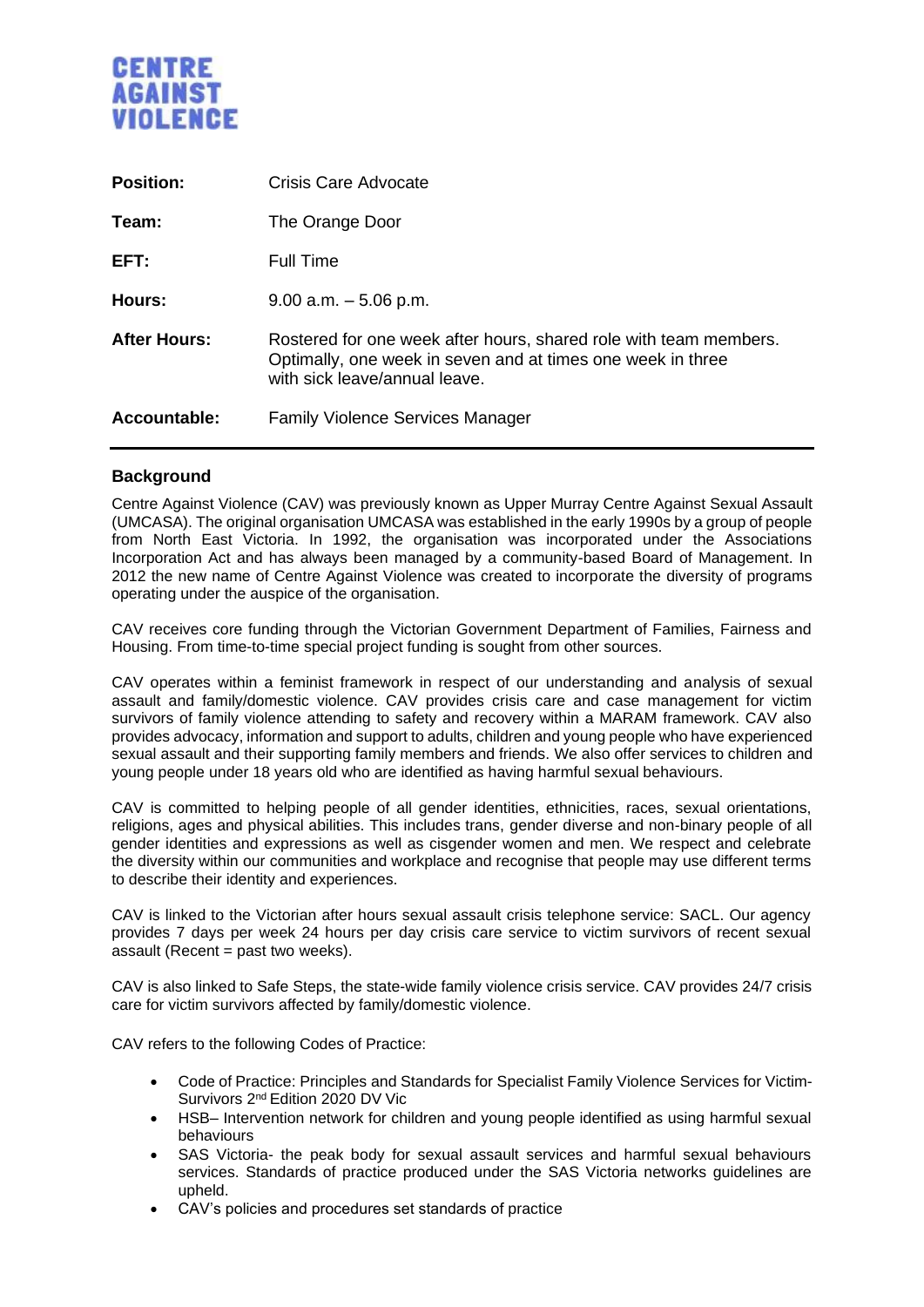

CAV operates a service delivery system which complies with the requirements of ISO:9001 Quality Management System, Human Services Standards and the Rainbow Tick Standards.

# **Support and Safety Hubs (The Orange Door)**

The Victorian Government has committed to implementing all 227 recommendations of the Royal Commission into Family Violence and to delivering on the vision described in Roadmap for Reform: Strong families, Safe children.

A key recommendation of the Royal Commission and the Roadmap for Reform was to establish a network of Support and Safety Hubs ('Hubs') across Victoria to provide a new way for adults, young people and children experiencing family violence, and families who need assistance with the care and wellbeing of children to access the services they need to be safe and supported. These Hubs are known as The Orange Door.

The Orange Door is also intended to hold perpetrators to account by planning interventions to address the risk they pose and challenging their controlling, violent and abusive behaviour.

The Orange Door keeps the whole family in view and provides a more visible contact point to access family violence services, family services and perpetrators services, with expert support tailored to each family member's needs.

Given the phased approach to implementing The Orange Doors and the evolving nature of the design process, certain elements of the service model may change over time. The role and operations of The Orange Door will not be static or fixed at one point in time. Just as the practice of the Orange Door will be informed by emerging needs and evidence, and firmly embedded with the principle of continuous improvement, the design and implementation of The Orange Door will continue to develop and be informed by community needs, co-design, evaluation, and practice learnings. Future development of the service model will continue to be set at the state-wide level, informed by local practice and experience.

## **Role of The Orange Door**

The Orange Door delivers a fundamental change to the way we work with adults, young people and children. The role of The Orange Door is to provide:

- a more visible contact point so that people know where to go for specialist support
- help for people to identify family violence and child and family safety and wellbeing issues
- advice based on contemporary risk assessment tools and guidance and best available information
- specialist support and tailored advice for victims, families and children, and perpetrators
- a strong focus on perpetrator accountability
- connection and coordination of access to support
- an approach across the spectrum of prevention, early intervention and response
- a system-wide view of service capacity, client experience and outcomes.

The Orange Door supports the agency of adults, young people and children, to ensure that the services they receive meet their needs and their goals.

## **The Orange Door Team**

Orange Doors brings together different workforces and practices to create an integrated Orange Door team and a consolidated intake point in each Orange Door area to create a new way of support for:

- Adults, young people and children experiencing family violence
- perpetrators of family violence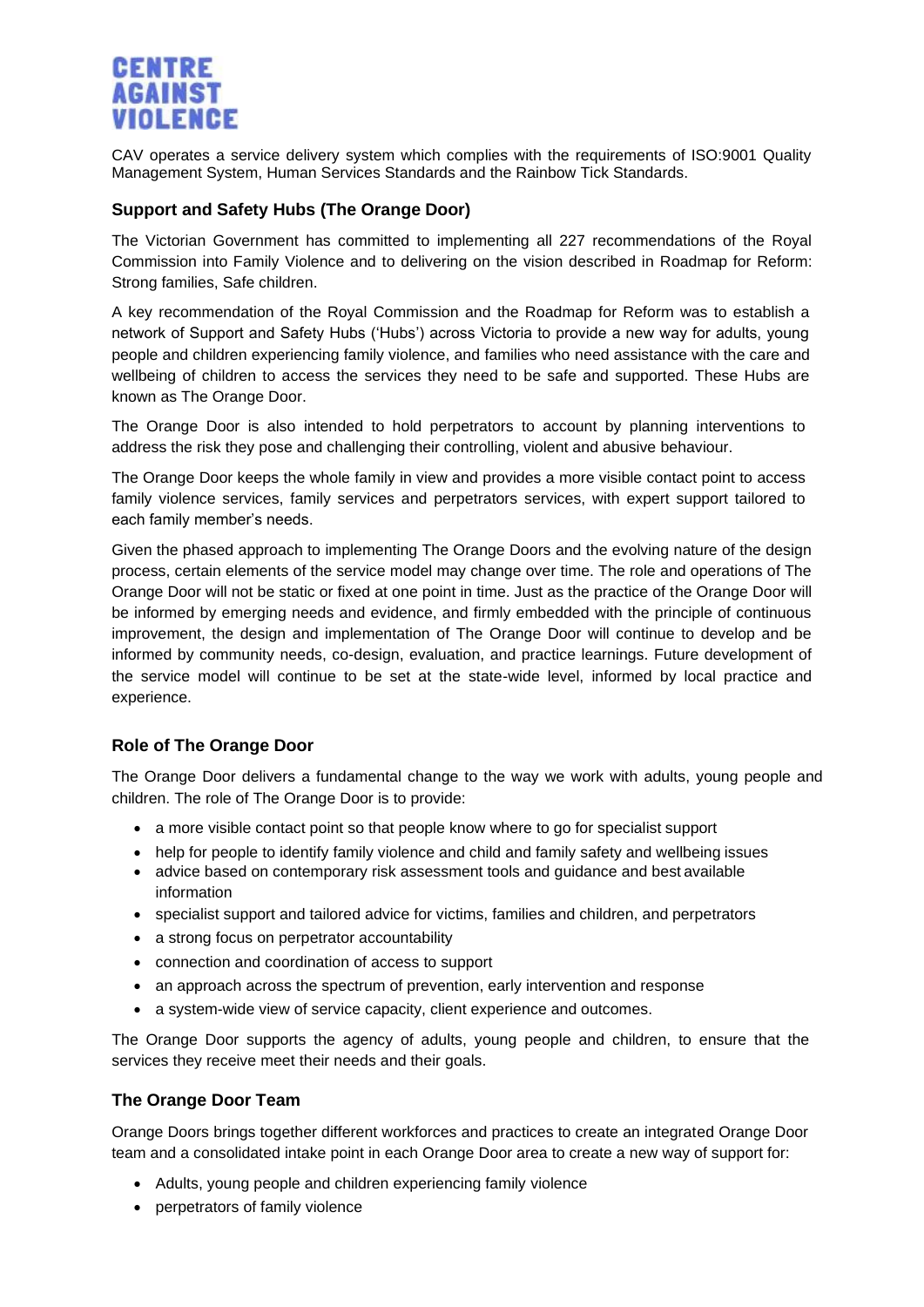

• families in need of support with the care, development and well-being of children.

This is achieved by drawing on the expertise of CSOs, Aboriginal services and Department of Fairness, Families and Housing (DFFH) formally known as DHHS and bringing together workers from organisations that currently:

- receive police referrals for victim survivors of family violence
- receive police referrals for perpetrators of family violence (known as 'Enhanced Intake Services')
- receive child wellbeing referrals
- provide the Child FIRST service
- deliver other relevant services as appropriate, such as those delivered by Aboriginal services.

The Orange Door team includes a mix of staff employed by FSV and staff employed by CSOs, Aboriginal services and DFFH. For each launch site the size of the team will vary to reflect the local needs.

## **Family Violence Crisis Care Advocate**

The Family Violence Crisis Care Advocate is a position auspiced by Centre Against Violence and working in the Ovens Murray Orange Door.

The main purpose of the position is to respond to L17s (Family Violence Referrals), undertake intake, risk assessment, immediate safety planning and to provide an out of hours face to face response for victim survivors and children/families affected by family/domestic violence.

Responsible through the Family Violence Team Leader who coordinates and reports to the Family Violence Services Manager. All staff are ultimately accountable to the CEO and through the CEO to the Board of Management of Centre Against Violence (CAV).

#### **Award**

Salary and employment conditions are in accordance with the **Social, Community, Home Care and Disability Services Industry Award 2010.** 

## **Accountabilities**

- To respond to L17's (Family violence referrals from Victorian Police) encouraging victim survivors to engage with risk assessment entities and protection entities.
- Working with a cooperative and collegial approach provide an intake service for clients. This involves risk assessment, safety planning, and consideration of the needs of children. For victim survivors at high risk of serious and immanent harm placement in refuge may require immediate attention. CAV conducts risk assessment for victim survivors using MARAM.
- To provide information and appropriate referral to victim survivors and relevant support people. Assess and source practical resources and supports required by victim survivors and children.
- To be an active and positive contributor to an integrated family violence system ensuring that relationships are developed and maintained effectively with all relevant services.
- To respond to the needs of victim survivors in secure accommodation when afterhours care is needed.
- Ensure that the Family Violence Team leader/Rostered Leader is advised of potentially critical situations involving victim survivors and families.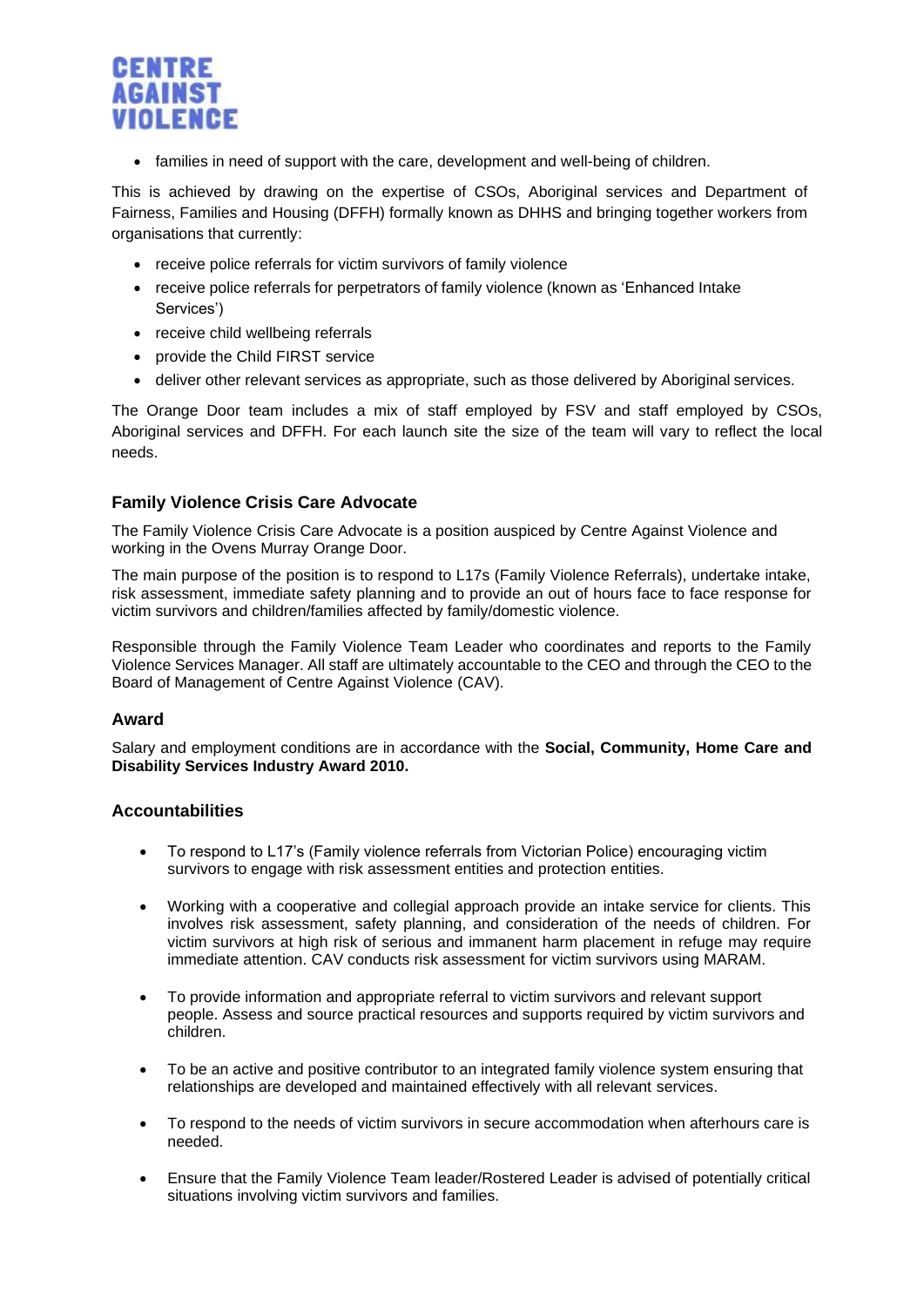

- Facilitate and advocate for victim survivors and families access to services.
- Communicate respectfully and honestly with victim survivors/families, colleagues and services.
- Participate in internal and external audit and evaluation processes.
- Engage in supervision and reflection with the Family Violence Team Leader.

### **Planning & Service Delivery**

• Contribute to CAV planning and policy development.

### **Teamwork**

- A commitment to strengths based teamwork and participation in team meetings, supervision and other team activities as required and always meeting the standards described in the Centre Against Violence Code of Conduct
- Demonstrate an understanding of and a commitment to work in accordance with the Confidentiality and Equal Opportunities Policies of CAV

### **Administration**

- Maintain confidential and accurate files and records.
- Maintain statistical records as required. Participate in other data collection as required.
- Contribute to staff reports, annual reports and other agency reports as required.
- Contribute to activities associated with the quality management system on a cyclical and ongoing basis.

## **Professional development**

- Participate in professional development to pursue the development of relevant specialist skills and knowledge that will extend the range of skills and therefore the quality of service available to clients of the program
- Participate in individual and peer supervision to continue to deliver good quality services and to improve that service on an ongoing basis.
- Participate in and contribute to the development of critically reflective practice in a team environment.

## **Key Selection criteria**

- 1. A relevant tertiary qualification in Social Work, Psychology, Early Childhood Specialist and/or related behavioural sciences at degree level or working towards.
- 2. Commitment to the philosophy of CAV and to the values it upholds.
- 3. A sound knowledge or willingness to learn about the complex nature and impact of family violence and supporting families with complex needs.
- 4. Excellent verbal and written communication skills.
- 5. Understanding and commitment to working with victim survivors and children with diversity of culture.
- 6. Well-developed/developing casework theories/frameworks/intervention strategies.
- 7. Knowledge of rural issues and needs and an understanding of the specific issues for victim survivors and children experiencing/affected by family violence in a rural context.